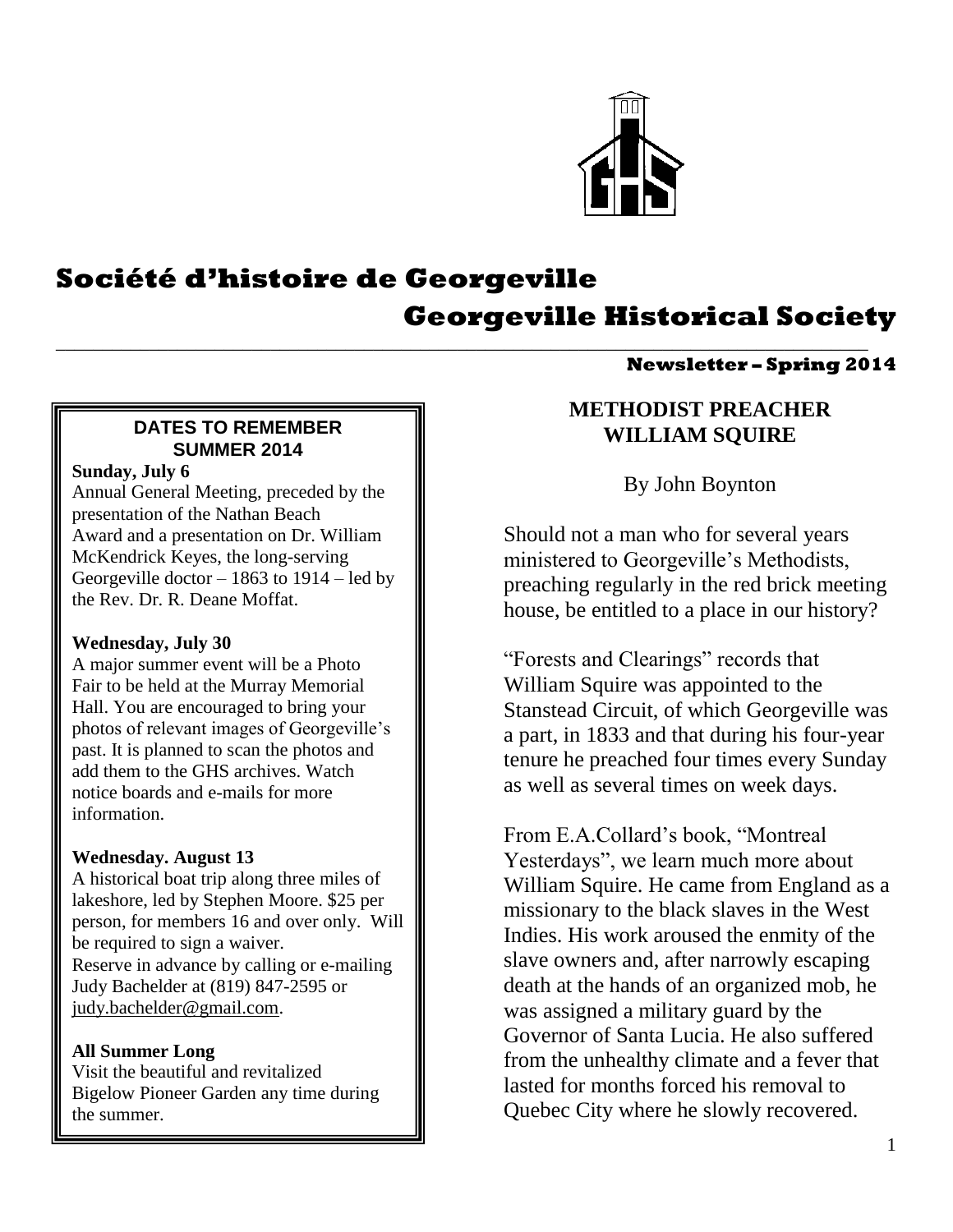He resumed his work, his first appointment being to the Shefford Circuit in the Eastern Townships. [In our files is a deed, dated 1827, for one acre of land in Bolton, purchased from Georgeville innkeeper Abraham Channel by a seven-man committee, led by Mr. Squire, for the building of a church.]

He was next sent to Quebec, then to Montreal, and then to Stanstead. There, he put in some hard months when crops failed and many were close to starving, green potato tops being all some had to eat. His house was raided nightly by thieves in search of food.

From Stanstead he went to Phillipsburg where, soon after his arrival, he was helping to barricade his stone church to serve as an arsenal against a threatened raid by "patriots" from Swanton, Vermont. The raiders were defeated at the battle of Moore's Corners and the victorious volunteers were fed on salt pork and potatoes boiled by Mr. Squire in huge vessels inside his fortified church.

Later, he worked in Kingston and Toronto and, in 1891, was appointed Superintendent of Missions in Eastern Canada, and minister of the Wesleyan Chapel on Wellington Street in Montreal.

One Friday morning, he was called to the bedside of a man dying of cholera. Mr. Squire remained with him to "care both for the body and the soul" until he expired. On the following day, he himself fell ill with the same disease and died early Sunday morning. Mourners in seventy carriages followed his body to the newly-opened

Mount Royal Cemetery where his was the first burial to take place.

#### **OOPS!**

We must correct two errors that appeared in an earlier article about the Pioneers Memorial on Dufferin Heights. John Boynton, relying on a published list, wrote that Major William Boynton's name is not on the monument. But, in fact, it is!

He also wrote that Captain John Boynton never lived in Stanstead Township. He has since found the captain and his family listed in the 1810 census of the southeast corner of the township, so he must have lived here for a few years before moving to Windsor.

# **NINE LOCAL MEN SACRIFICED THEIR LIVES IN THE FIRST WORLD WAR**

**(Part 1)**

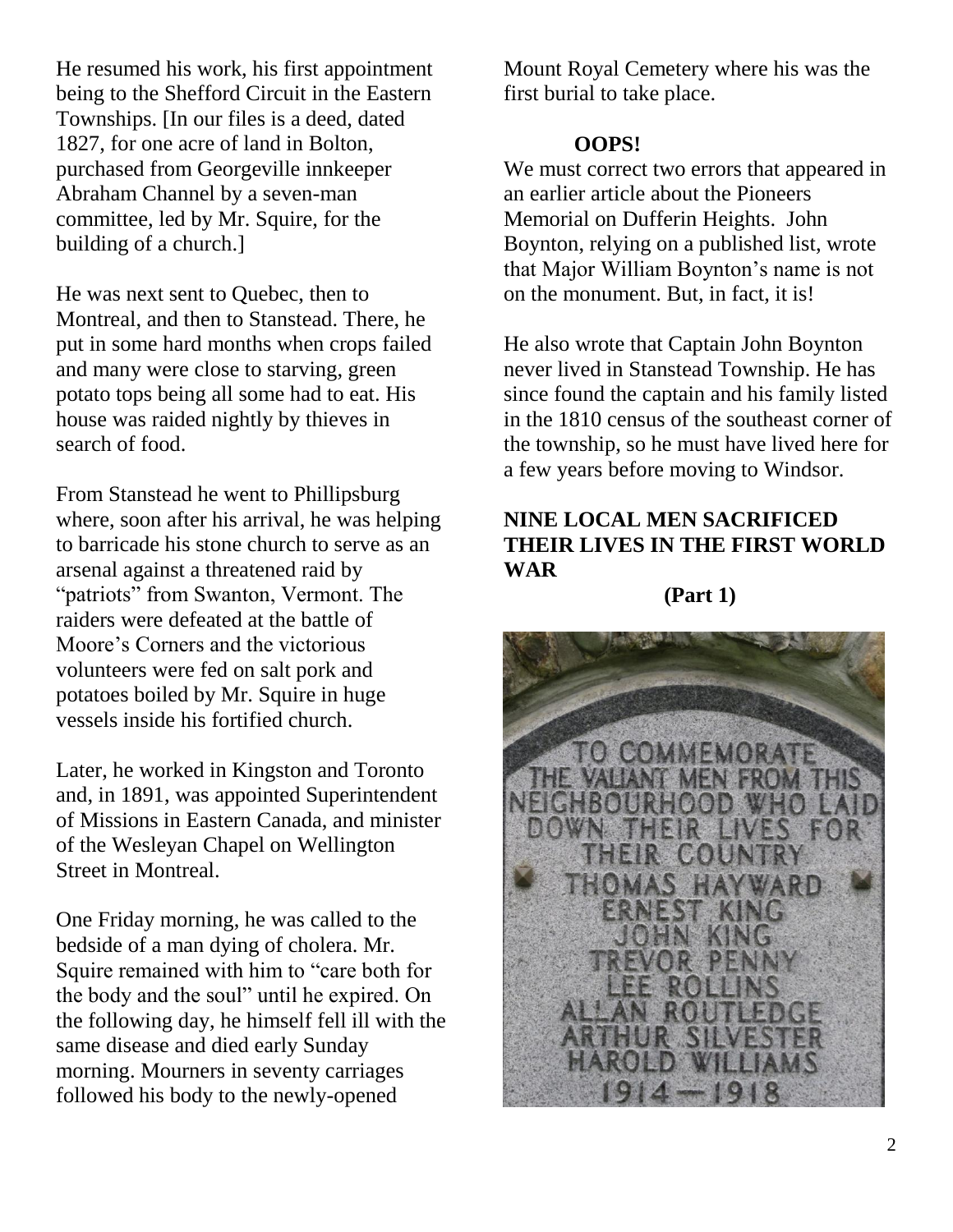This year is, of course, the  $100<sup>th</sup>$  anniversary of the outbreak of the First World War.

It was a brutal and devastating period, sometimes, ironically, described as "The Great War" and the "War to end all wars". Nevertheless, Canada's role in the war led to it being recognized as the country's coming of age into true nationhood. It paid a heavy price: 240,000 young Canadians died, were wounded or went missing.

Of the more than 60,000 Canadians who sacrificed their lives, nine were local young men. We see the names of eight of them on the Georgeville cenotaph. And while we recognize their bravery and sacrifice, most of us really know little or nothing of their lives or their military service. Here is some background on these local heroes.

## **Ernest Lee Rollins**

Lee Rollins was born in Georgeville in 1888, the oldest son of Clarence and Henrietta Rollins, who farmed the old Russell Rexford property on the road to Magog; later, the Silvester farm at the top of Austin Hill; and the Bly farm at Taylor Brook.

Growing up, he, of course, helped out on the family farm and probably "hired out" to other local farmers. He made at least one trip to Saskatoon to spend the summer in the grain fields. Along the way, he picked up the trade of carpenter, as he described himself when he enlisted on March, 1916, in the  $117<sup>th</sup>$  Battalion, Canadian Expeditionary Force. The Battalion was based in Sherbrooke and drew primarily on young

men from the Eastern Townships. Many of these men had previously served in the parttime volunteer militia. When he went overseas, he was posted to the  $24<sup>th</sup>$  Battalion. Canadian Expeditionary Force (CEF).



Private Ernest Lee Rollins

He probably arrived in France to take part in the final stages of the Battle of the Somme, but was stricken with a mortal disease which ended his life at the age of 29 in a casualty clearing station on February 21,1917. His body rests in the Bruay Communal Cemetery Extension, Pas de Calais, France.

News of his death reached his family within a few days and a memorial service was held in St. George's Church the following Sunday.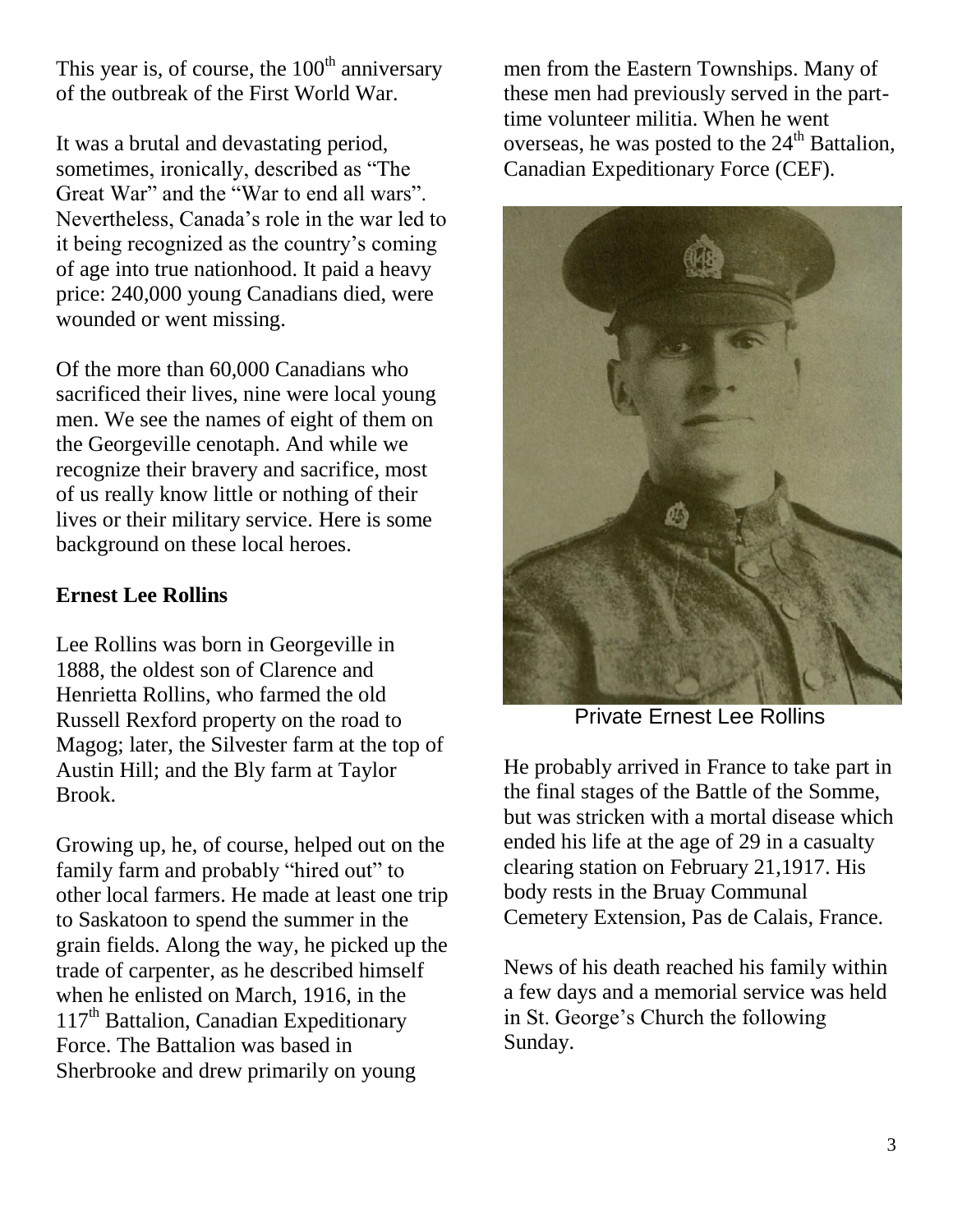

Remembrance Day ceremony, Georgeville, 2013

## **Arthur Lucas Silvester**

Arthur Silvester, who was born in South Wales, came to the area with his family in 1899 at the age of eight. His parents, Mr and Mrs Harry Silvester, occupied the Quinn house which stood beside Taylor Brook.

One of the first Georgeville-born young men to enlist, his attestation papers were signed in Sherbrooke on January 28, 1916. He served in France with the  $24<sup>th</sup>$  Battalion, Canadian Expeditionary Force, and in April, 1917, was wounded in battle. He recovered and continued to serve in the

trenches until he was killed in action at the age of 29, on August 27, 1918, with the war almost over.

According to the battlefield War Diary, an attack was launched at 10 a.m. on August 27 in spite of heavy machine gun fire and gas shells. Heavy losses were sustained. "The Battalion, despite this heavy opposition, pushed on and captured Mallard Trench, where a large number of machine guns, trench mortars and prisoners were captured." As the day wore on, they captured Cherisy, Occident Trench and advanced within about 150 yards of Ulster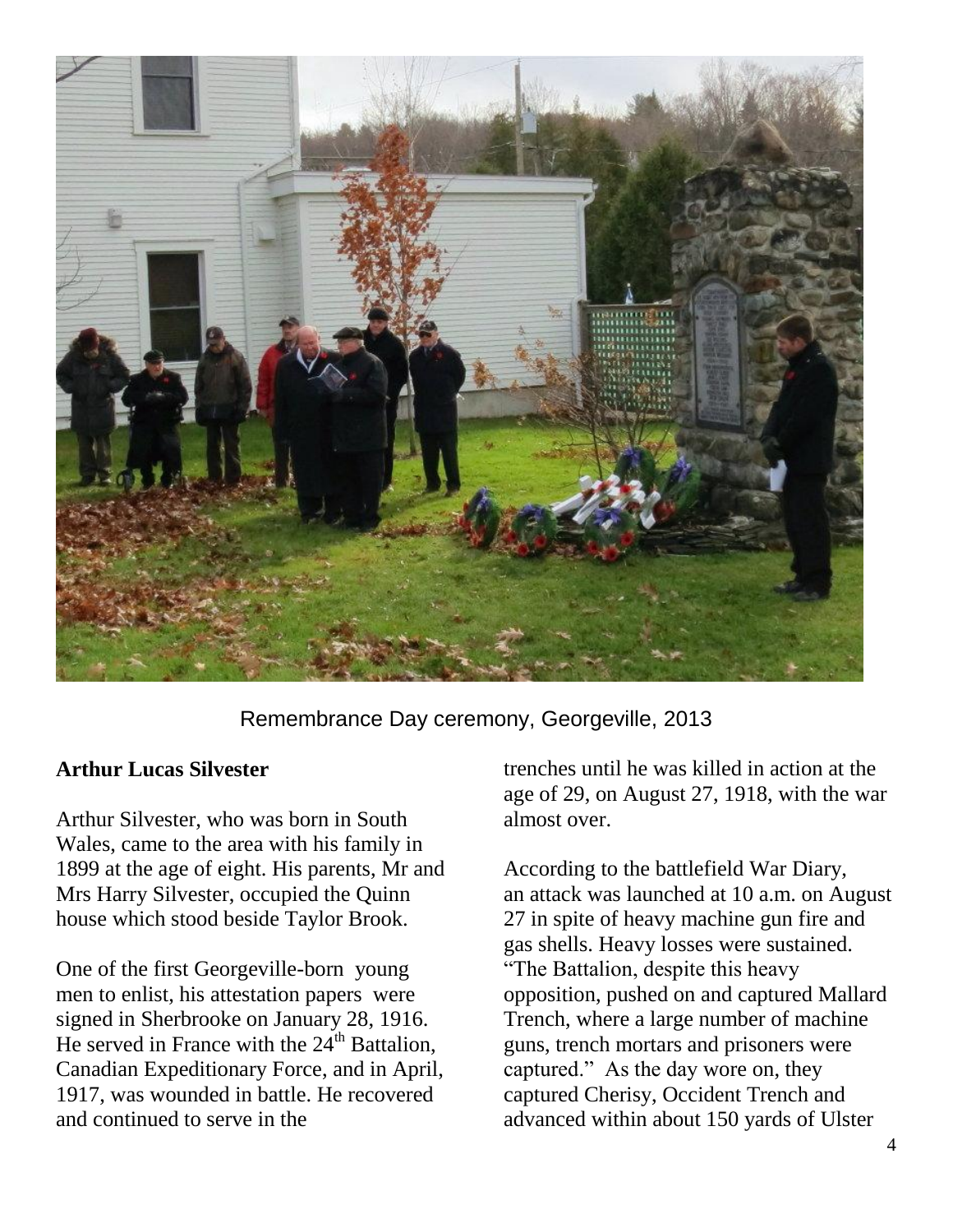and Union trenches. During the battle, one officer and 19 men, including Private Silvester, were killed.

Arthur Silvester was buried in the Wancourt British Cemetery, five miles south-east of Arras, France.

# **Harold Williams**

Harold Williams did not appear to have any roots in Georgeville and, yet, in his attestation papers, completed on enlistment in Sherbrooke in December, 1915, he gave Georgeville as his current address. Born in Manchester, England, his cited his mother, Mrs. Louisa Williams of Montreal, as his next-of-kin.

He joined the  $117<sup>th</sup>$  Battalion, Canadian Expeditionary Force, but, on posting overseas, was assigned to the  $24<sup>th</sup>$  Battalion. He was killed in action in France on April 11, 1918, at the age of 18. The War Diary for April 11 reveals that at 6 a.m. "the enemy opened up a heavy bombardment of our front line which lasted throughout the day. At 9.30 a.m., a party of 80 Huns attempted to get into the left of "B" Company, but were driven off by our Lewis gun and rifle fire." The enemy resumed its bombardment and at the end of the day 17 soldiers, including Harold Williams, were killed and 40 wounded.

His name is inscribed on the Vimy Memorial dedicated to the Canadians who died in France and have no known grave.

# **Thomas Ritchie Haward**

Like Harold Williams, Thomas Haward had no apparent roots in Georgeville. However, an item in the Stanstead Journal of November, 1901, referred to "Tom Howard", for several seasons the engineer on W.A.Murray's steam launch and whose family occupied the Murray farmhouse for the summers. It may be assumed that Thomas Ritchie's growing-up years were spent as a member of the village's summer colony. That would explain why his name appears on the Georgeville cenotaph as well as on the Roll of Honour and the brass cross in St. George's Church.

Thomas Haward enlisted in the Canadian Expeditionary Force in Kingston, Ontario, on August 23, 1916, at the age of 18, after having already served for five months in the militia. Private Haward was attached to the 87<sup>th</sup> Battalion, CEF.

He was killed in action on November 12, 1917, in the trenches of Passchendaele at age 19. His name is engraved on the Ypres (Menin Gate) Memorial.

[I am indebted to Lorne Waid Jr. for much of the historical military information contained in this article. It will be concluded in the Fall issue of the Newsletter. Editor.]